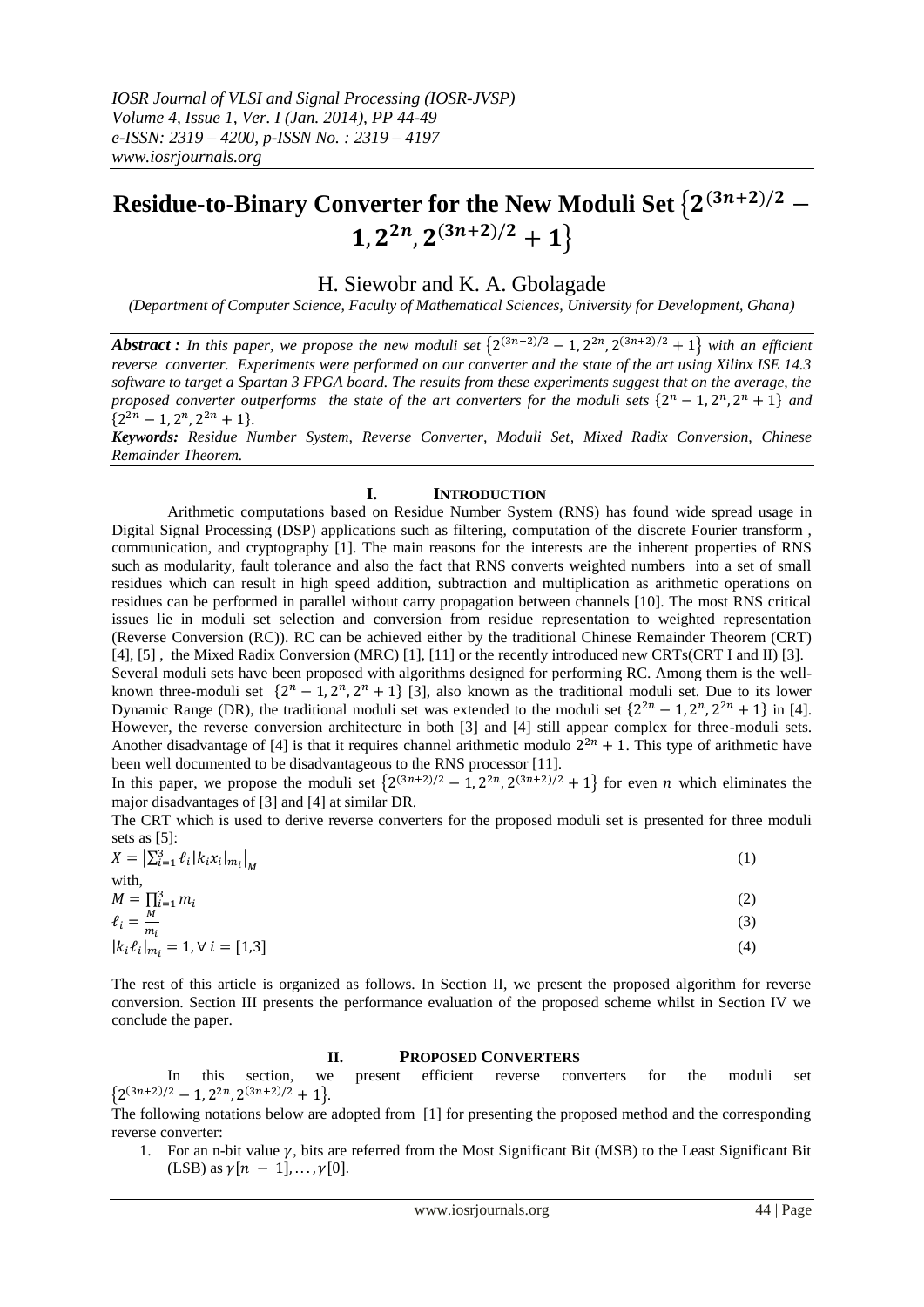- 2.  $\gamma^l[k]$  refers to an *l*-bit number such that:  $\gamma^l[k] = \gamma[k+l-1]2^{l-1} + ... + \gamma[k+1]2 + \gamma$
- 3.  $\sigma$  and  $\sigma$  each refer to a number whose binary representation is an all-one and all-zero string respectively;

4. The symbol  $\infty$  operates the concatenation of the binary representation of two numbers.

The following Lemmas are important in the design of the proposed converters:

**Lemma 1:** Modulo  $(2<sup>s</sup> - 1)$  of a negative number is equivalent to the one's complement of the number, which is obtained by subtracting the number from  $(2<sup>s</sup> - 1)$  [7].

**Lemma 2:** Modulo  $(2<sup>s</sup> - 1)$  multiplication of a residue number by  $2<sup>t</sup>$ , where s and t are positive integers, is equivalent to  $t$  bit circular left shifting [7].

*A. Proposed Method for Reverse Conversion*

First, we show that the moduli are prime relative and suitable for RNS. Next, we show that the computation of multiplicative inverses could be avoided and present a low complexity design which requires only carry save adders (CSAs) and binary carry propagate adders (CPAs).

**Theorem 1:** The moduli set  $\{2^{(3n+2)/2} - 1, 2^{2n}, 2^{(3n+2)/2} + 1\}$  includes pair wise relatively prime moduli. **Proof:**

From Euclidean theorem, we have:  $gcd(a, b) = gcd(b, |a|_b)$ , therefore,  $\gcd(2^{2n}, 2^{(3n+2)/2} - 1) =$  $\gcd(2^{(3n+2)/2}+1, 2^{(3n+2)/2}-1) = \gcd(2^{(3n+2)/2}-1, 2) =$  $\gcd(2^{2n}, 2^{(3n+2)/2}+1) =$ 

Thus the elements of the moduli set  $\{2^{(3n+2)/2} - 1, 2^{2n}, 2^{(3n+2)/2} + 1\}$  are pairwise relatively prime.

| Substituting $m_1 = 2^{2n}$ , $m_2 = 2^{(3n+2)/2} - 1$ and $m_3 = 2^{(3n+2)/2} + 1$ into (2) and (3), we obtain: |     |
|------------------------------------------------------------------------------------------------------------------|-----|
| $\ell_1 = 2^{3n+2} - 1$                                                                                          | (5) |
| $\ell_2 = 2^{2n} (2^{(3n+2)/2} + 1)$                                                                             | (6) |
| $\ell_3 = 2^{2n} (2^{(3n+2)/2} - 1)$                                                                             |     |

**Theorem 2:** Given the moduli set  $\{2^{(3n+2)/2} - 1, 2^{2n}, 2^{(3n+2)/2} + 1\}$  and holding all conditions as specified above, the followings hold true:

| $k_1 = -1$                                                        | (8)  |
|-------------------------------------------------------------------|------|
| $k_2 = 2^{n+1}$                                                   | (9)  |
| $k_3 = -2^{n+1}$                                                  | (10) |
| Proof:                                                            |      |
| Since:                                                            |      |
| $ (-1) * (2^{3n+2} - 1) _{2^{2n}} = 1, ( 2^{3n+2} _{2^{2n}} = 0)$ |      |
| Then (7) holds true.                                              |      |
| Similarly, since:                                                 |      |
| $\left[\rho_{n+1} - \rho_{n}(2n+2)/2 - 1\right]$<br>$102n+21$     |      |

 $\left|2^{n+1} * 2^{2n} \left(2^{(3n+2)/2} + 1\right)\right|_{2^{(3n+2)/2} - 1} = \left|2^{3n+2}\right|_{2^3}$ Then (8) holds true. Finally, since:  $\left|-2^{n+1} * 2^{2n} \left(2^{(3n+2)/2} - 1\right)\right|_{2^{(3n+2)/2}+1} = \left|2^{3n+2}\right|_{2^3}$ Then (9) holds true.

**Theorem 3:** The binary equivalent X, of an RNS number  $(x_1, x_2, x_3)$  can be computed as follows:  $X = \rho^{3n+2}[0] \bowtie x_1^2$  $[0]$  (11) with,  $(2n+2)/2$ 

$$
\rho = \left| -2^{n+2}x_1 + \left( 2^{(3n+2)/2}x_2 + x_2 \right)2^{n+1} + \left( 1 - 2^{(3n+2)/2} \right)2^{n+1}x_3 \right|_{2^{(3n+2)} - 1} \tag{12}
$$
\nProof: By substituting (5) through to (10) into (1) and factorizing 220 from the right hand side, we obtain (11).

**Proof:** By substituting (5) through to (10) into (1) and factorizing  $2^{2n}$  from the right hand side we obtain (11). We can further simplify (12) as:

 $\rho = |\lambda_1 + \lambda_2 + \lambda_3|_{2}$  (13) with,

$$
\lambda_1 = \left| -2^{n+2} x_1 \right|_{2^{(3n+2)} - 1} = \overline{x_1^{2n} [0]} \bowtie \mathcal{O}^{n+2} [0] \n\lambda_2 = \left| \left( 2^{(3n+2)/2} x_2 + x_2 \right) 2^{n+1} \right|_{2^{3n+2} - 1}
$$
\n(15)

$$
= |2^{n+1}(x_2 \bowtie x_2)|_{2^{(3n+2)}-1}
$$
\n
$$
= |2^{n+1}(x_2 \bowtie x_2)|_{2^{(3n+2)}-1}
$$
\n(12)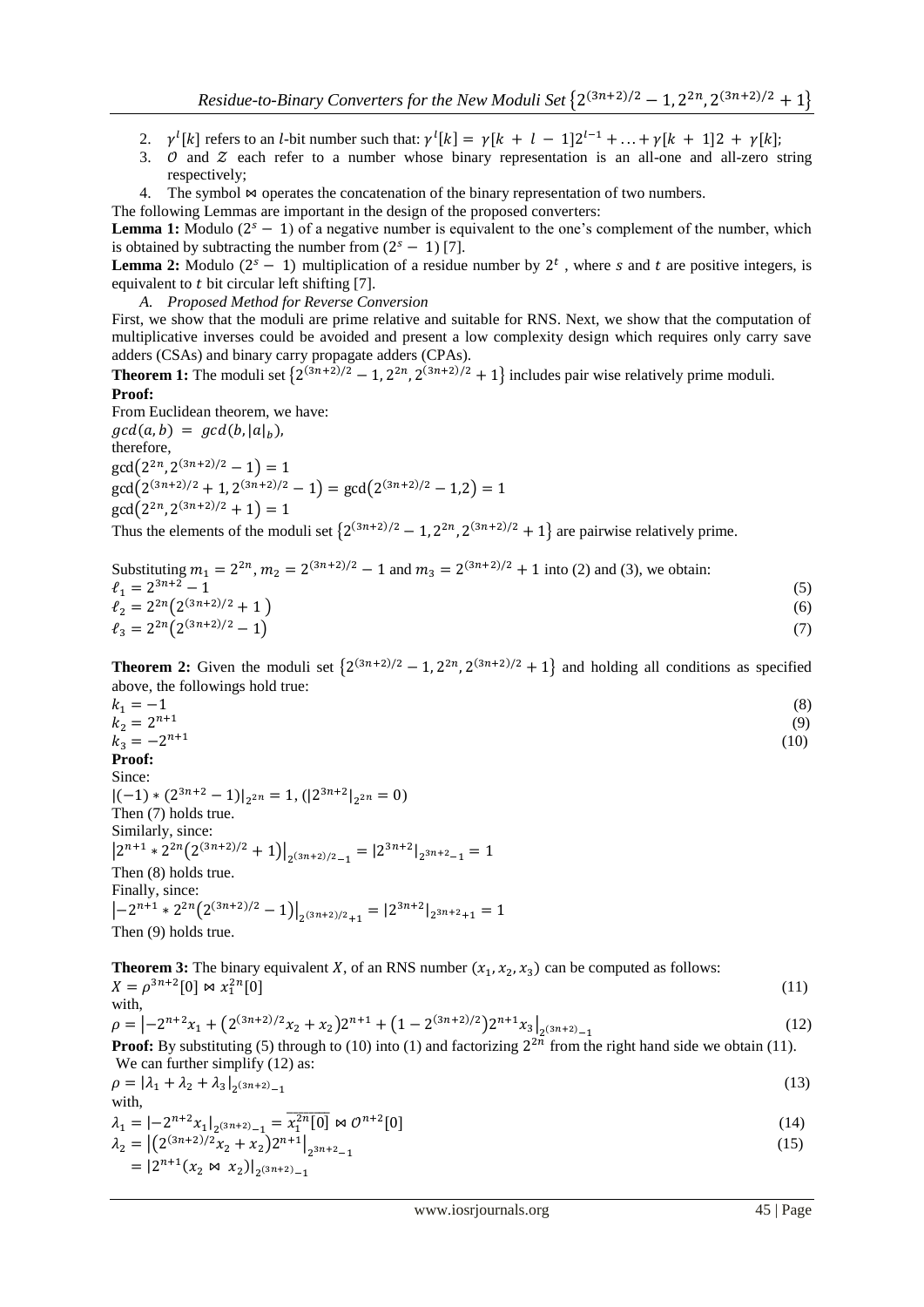$$
= x_2^{n/2}[0] \bowtie x_2 \bowtie x_2^{n+1}[n/2]
$$

$$
\lambda_3 = \left| \left( 1 - 2^{(3n+2)/2} \right) 2^{n+1} x_3 \right|_{2^{3n+2}-1}
$$
\n
$$
= \left| 2^{n+1} x_3 - 2^{\frac{5n}{2}+2} x_3 \right|_{2^{3n+2}-1}
$$
\n
$$
= \left| \lambda_{31} + \lambda_{32} \right|_{2^{3n+2}-1}
$$
\nwith

with,

$$
\lambda_{31} = \left| -2^{\frac{5n}{2}+2} x_3 \right|_{2^{3n+2}-1}
$$
\n
$$
= \left| 2^{n+2} \left( \overline{x_3} \bowtie \mathcal{O}^{3n/2}[0] \right) \right|_{2^{3n+2}-1}
$$
\n
$$
= \overline{x_3^{n/2}[0]} \bowtie \mathcal{O}^{3n/2}[0] \bowtie \overline{x_3^{n+2}[n/2]}
$$
\n(17)

$$
\lambda_{32} = |2^{n+1} x_3|_{2^{3n+2}-1} \n= \mathcal{Z}^{n/2-1}[0] \bowtie x_3 \bowtie \mathcal{Z}^{n+1}[0]
$$
\n(18)

## Substituting (16) into (13) we obtain :  $\rho = |\lambda_1 + \lambda_2 + \lambda_{31} + \lambda_{32}|_2$

(19)

## *A. Proposed Architecture*

The schematic diagram for the proposed converter is showed in Fig. 1.

We use the method of [12] to compute  $\rho$  according to (13). By this method, two  $3n + 2$ -bit CSAs and two  $3n + 2$ -bit binary CPA's are required. The CPAs work in parallel (CPAs 2 and 3 in Fig. 1). Whilst one of the CPAs has a constant carry-in of zero, the other has a constant carry-in of one. The correct result is selected by a multiplexer (MUX 1) based on the carry-out of CPA with constant carry-in of zero. This result is concatenated with  $x_1$  at no hardware cost to realize the final binary equivalent of any RNS number.

| <b>Component</b> | Area $(\Delta_{FA})$ | $Delay(D_{FA})$ |
|------------------|----------------------|-----------------|
| CSA <sub>1</sub> | 0.5n                 |                 |
| CSA <sub>2</sub> | 1.5n                 |                 |
| CPA <sub>1</sub> | $3n + 2$             | $3n + 2$        |
| CPA2             | $3n + 2$             | $3n + 2$        |
| <b>Total</b>     | $8n + 4$             | $3n + 4$        |

### TABLE I: CHARACTERIZATION OF EACH PART OF THE PROPOSED REVERSE **CONVERTER**

In order to better understand the delay and area performance of the proposed reverse converter, a simple theoretical model using Full Adders (FAs) as the finest grain component is adopted. In this model the estimation only considers 1-bit FA, with delay and area, since the applied bitwise logic operations do not impose a significant delay or area cost [8].

The values of area and delay are presented in Table 1. It is worth noting the following:

- 1. CSA 1 is made up of  $(2.5n + 2)$ -bit pairs of XNOR/OR gates since  $\lambda_1$  and  $\lambda_{31}$  contain  $(n + 2)$ -bit and  $(1.5n)$ -bit 1s all in different bit positions. Thus, this CSA demands an area of  $(0.5)\Delta_{FA}$  and imposes a delay of  $D_{FA}$ .
- 2. CSA 2 is made up of (1.5n)-bit AND/OR pairs since  $\lambda_{32}$  contains (1.5n)-bit 0s. Thus this CSA demands an area of  $(1.5n + 2)\Delta_{FA}$  and imposes a delay of  $D_{FA}$ .
- 3. The CPAs each demand  $(3n + 2)\Delta_{FA}$  and  $(3n + 2)D_{FA}$ .
- 4. The proposed converter demand an area of  $(8n + 4)\Delta_{FA}$  and impose a delay of  $(3n + 4)D_{FA}$  since CPAs 1 and 2 are implemented in parallel.

## **III. PERFORMANCE EVALUATION**

The major limiting factors of the moduli sets in [3] and [4] compared to the one proposed in this work is that, at equal DR our proposal presents faster RNS arithmetic unit speed as depicted in Table II.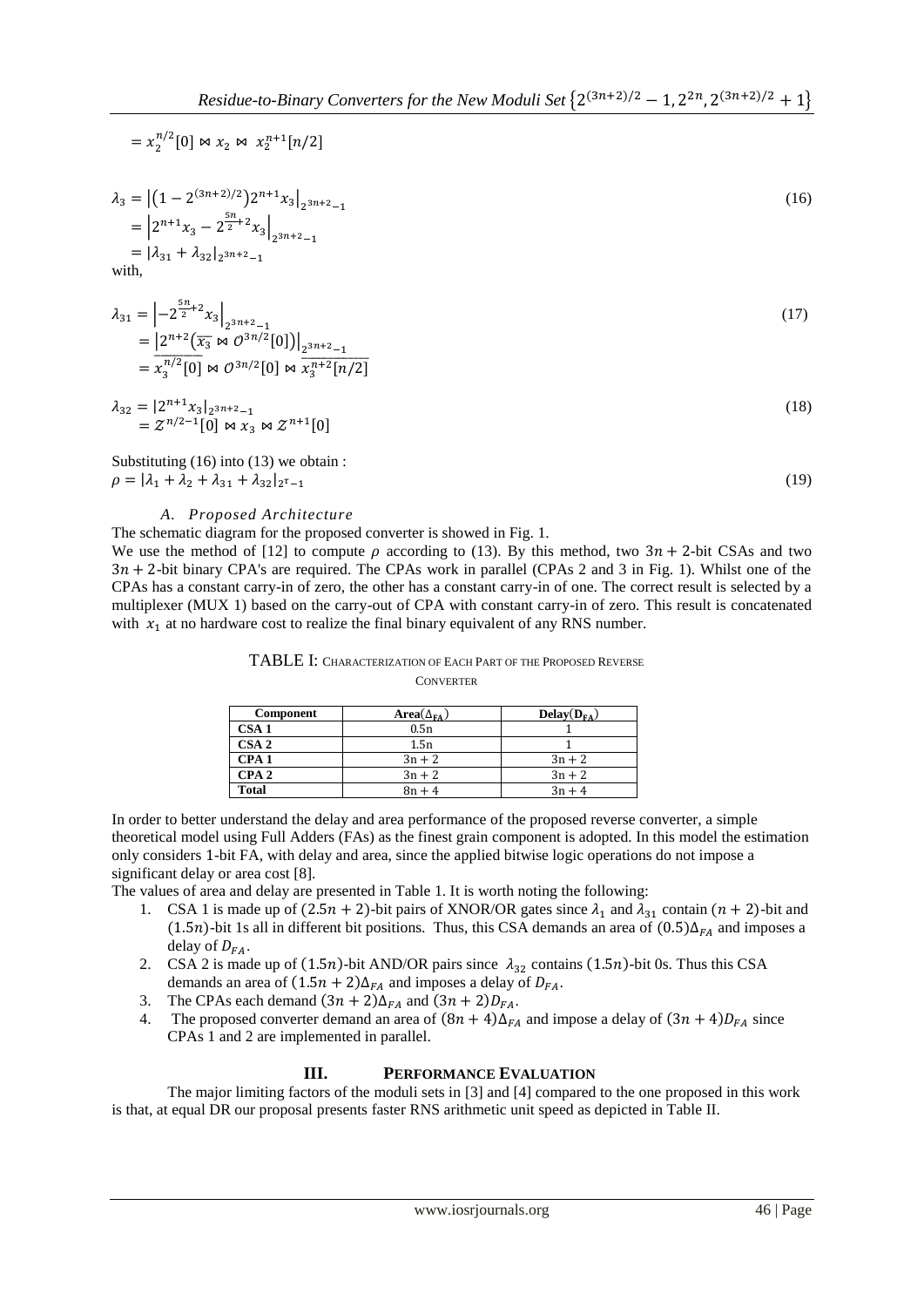

TABLE II COMPARISON OF THE SPEED OF THE DIFFERENT MODULI SETS

Additionally, from theoretical analyses of the converter for the proposed moduli set and the state of the art converters in [3] and [4] presented in Table III we can expect a significant reduction of the delay regarding both [3] and [4] compared with the proposed reverse converter at the cost of some extra circuit area only in the case of [4].

Although fast parallel prefix modulo  $2^n - 1$  adders with a delay proportional to  $\log_2(n)$  but area proportional to  $n \log_2(n)$  have been proposed in [9], we consider for this analysis, as in [3] and [4], that a *n*-bit CPA with End-Around Carry (EAC) has twice the delay of a normal  $n$ -bit CPA, but the same area. The EAC approach is an efficient method to compute modulo  $2^n - 1$  addition, which consists in redirecting the resulting carry-out of an addition into the carry-in [1]. These results suggest the superiority of our schemes.

| TABLE III: AREA, DELAY COMPARISON |  |
|-----------------------------------|--|
|-----------------------------------|--|

 $({2^{(3n+2)/2}-1,2^{2n},2^{(3n+2)/2}+1})$ 

| <b>Converter</b>  | DR     | Area $(\Delta_{FA})$ | Delay $(D_{FA})$ |  |
|-------------------|--------|----------------------|------------------|--|
| $\lceil 3 \rceil$ | 3n     | 4n                   | $4n + 2$         |  |
| [4]               | 5п     | 5п                   | $8n + 1$         |  |
| <b>Proposed</b>   | $5n+2$ | $8n+4$               | $3n+4$           |  |
| Converter         |        |                      |                  |  |

To fairly evaluate the performance of our schemes compared to the state of the art, a well known library of arithmetic units [9], which contains a structural specification of optimized prefix adders written in synthesizable VHDL code was employed to obtain the HDL specification of both the proposed and related state of the art converters. These HDL specification of the converters were used to perform experimental assessment using Xilinx ISE 14.3 software to target a Spartan 3 FPGA. The results obtained after design place and route presented in terms of the number of FPGA slices and input-to-output propagation delays (in nano seconds) for various DR requirements (different values of n) are presented in Table IV. It is worth noting that for every  $n$  in Table IV, the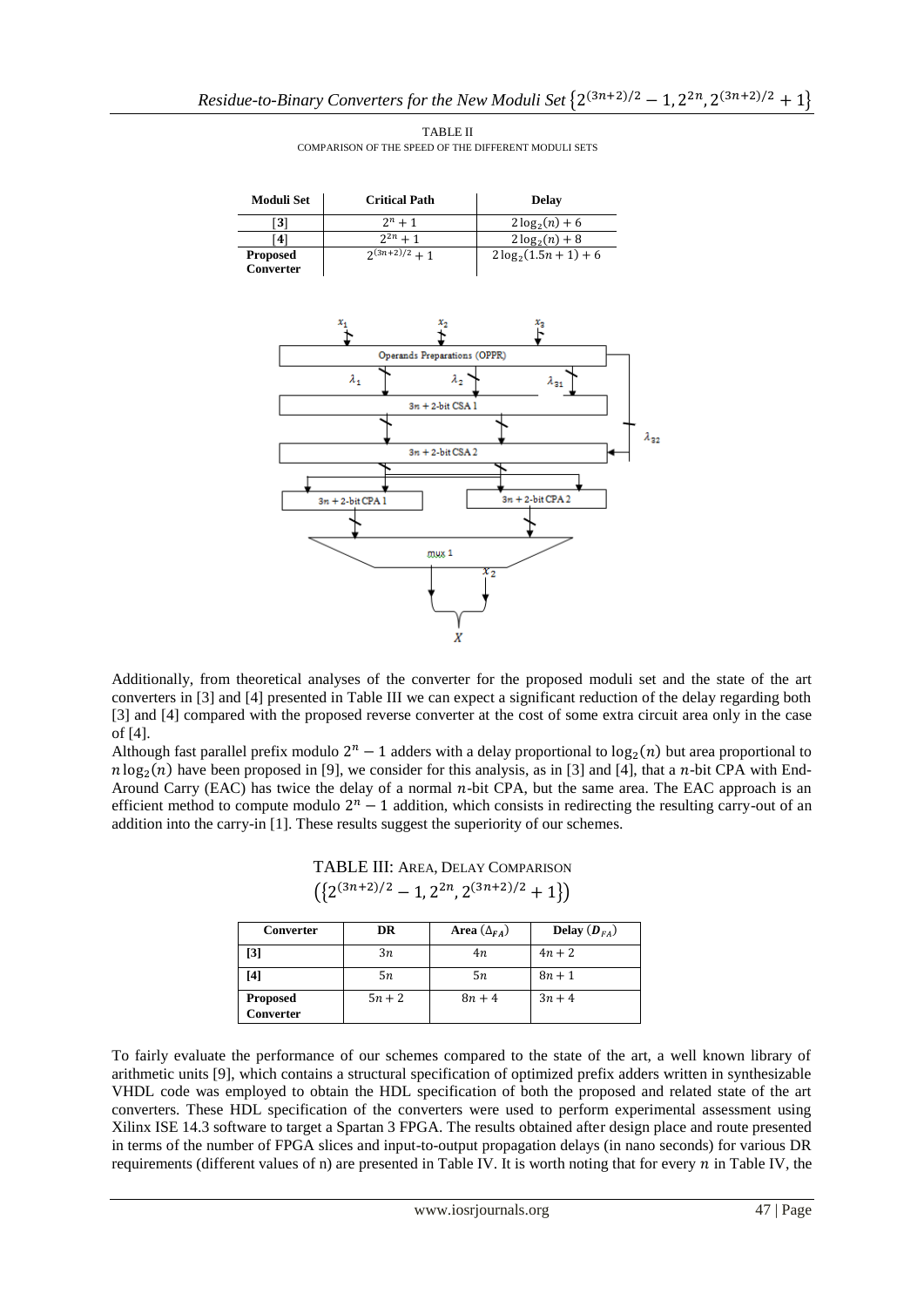corresponding area and delay for [3] is derived using the lower or upper bond of  $(5n + 2)/3$ . These results suggest that at equal DR:

- 1. The proposed converter reduces the area demanded by the related state of the art converter in [3] by about 18.29% and delay by about  $60.1\%$ .
- 2. The proposed converter reduces the delay imposed by the related state of the art converter in [4] by about 55.34% at an area cost of about 15.07% (see Table V).
- 3. Following number 2 above, there is a need to further compare the proposed converter with [4] using the area delay square metric  $(\Delta D^2)$ . Results from this metric (shown in Table V) suggest that this proposed converter is  $78.64\%$  better than [4] in terms of overall performance. Figures 2 through to 4 show graphical representations of the experimental findings.

| <b>TABLE IV</b>                                           |
|-----------------------------------------------------------|
| CONVERTERS' DELAY $\tau$ [ns] AND AREA [NUMBER OF SLICES] |

| <b>Converter</b> |    | $n=2$ | $n = 4$ |      | $n=8$ |      | $n=16$ |      |
|------------------|----|-------|---------|------|-------|------|--------|------|
|                  | Δ  | τ     | Δ       | τ    | Δ     | τ    | Δ      | τ    |
| $[3]$            |    |       |         |      |       |      |        |      |
|                  | 46 | 23.1  | 100     | 29.8 | 156   | 36.6 | 212    | 37   |
| $[4]$            |    |       |         |      |       |      |        |      |
|                  | 36 | 21.6  | 77      | 29.5 | 147   | 30   | 105    | 31.9 |
| <b>Proposed</b>  |    |       |         |      |       |      |        |      |
| <b>Converter</b> |    |       |         |      |       |      |        |      |
|                  | 43 | 12    | 89      | 12.5 | 164   | 13.2 | 124    | 12.8 |

TABLE V CONVERTERS'  $\Delta D^2$  [10<sup>3</sup> slices ns<sup>2</sup>]

| Converter                    | $n=2$ | $n=4$ | $n=8$ | $n=16$ |
|------------------------------|-------|-------|-------|--------|
|                              |       |       |       |        |
| [4]                          | 16    | 67    | 132   | 106    |
| <b>Proposed</b><br>Converter | 6     | 13    | 28    | 20     |